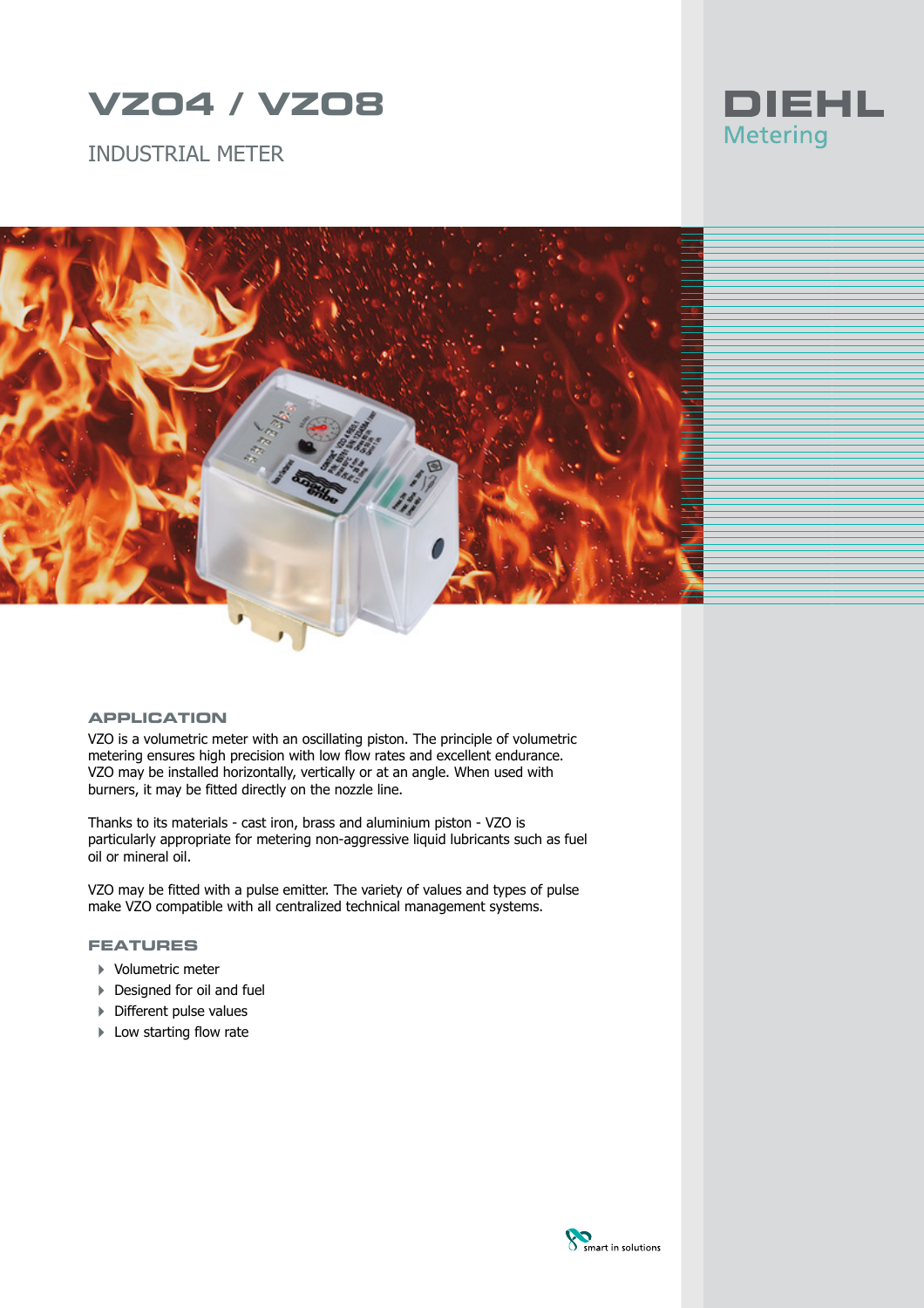# **VZO4 / VZO8** INDUSTRIAL METER

# **METROLOGICAL DATA**

| Nominal diameter                                   | <b>DN</b>   | mm  | 4              | 8              |
|----------------------------------------------------|-------------|-----|----------------|----------------|
| Starting flow rate                                 |             | I/h | 0.4            | 1.6            |
| Minimum flow rate                                  | Omin        | I/h |                | 4              |
| Maximum flow rate                                  | <b>Omax</b> | I/h | 80             | 200            |
| Permanent flow rate                                |             | I/h | 50             | 135            |
| Error tolerance of volume<br>between Qmin and Qmax |             |     | $< \pm 1 \%$   | $< \pm 1 \%$   |
| Repeatability                                      |             |     | $< \pm 0.2 \%$ | $< \pm 0.2 \%$ |

\* Error tolerance  $0.5$  ...  $1 \frac{|h|}{\pm 5\%}$  /  $1 \dots 21/h = \pm 2.5\%$ 

For burners and engines or motors, the meter must be selected on the basis of the nominal flow rate.

Meters destined to 2 speed burners are selected knowing Qmax can't be exceeded with the higher mode.

#### **TEMPERATURE AND PRESSURE**

|                  |        | VZ04 / VZ08          |
|------------------|--------|----------------------|
| Max. temperature |        | $\degree$ C 50 or 80 |
| Nominal pressure | bar 25 |                      |

#### **DIMENSIONS**



| Nominal diameter                        | <b>DN</b><br>mm | 4            | 8        |
|-----------------------------------------|-----------------|--------------|----------|
| Length                                  | mm              | 68           | 68       |
| Depth                                   | mm              | 68           | 68       |
| Height                                  | <sub>mm</sub>   | 78           | 78       |
| Width of mesh from prefiltre/<br>filtre | <sub>mm</sub>   | 0.125 / 0.08 | 0.15/0.1 |
| Threaded connections                    | inches          | 1/8"         | 1/4"     |
| Weight without connection               | kg              | 0.65         | 0.75     |

## **HEAD LOSS**

| Nominal diameter                                   | <b>DN</b> | mm |      |     |
|----------------------------------------------------|-----------|----|------|-----|
| kvs (deltaP=Q <sup>2</sup> /Kvs <sup>2</sup> ) à 5 |           |    |      |     |
| mPa.s                                              |           |    | 0.ZZ | ∪.∟ |

Diehl Metering S.A.S. · Head Office · 67 rue du Rhône · BP 10160 · FR-68304 Saint-Louis Cedex · Phone: + 33 (0)3 89 69 54 00 · Fax: + 33 (0)3 89 69 72 20 · metering-France-info@diehl.com · www.diehl.com/metering<br>Internati